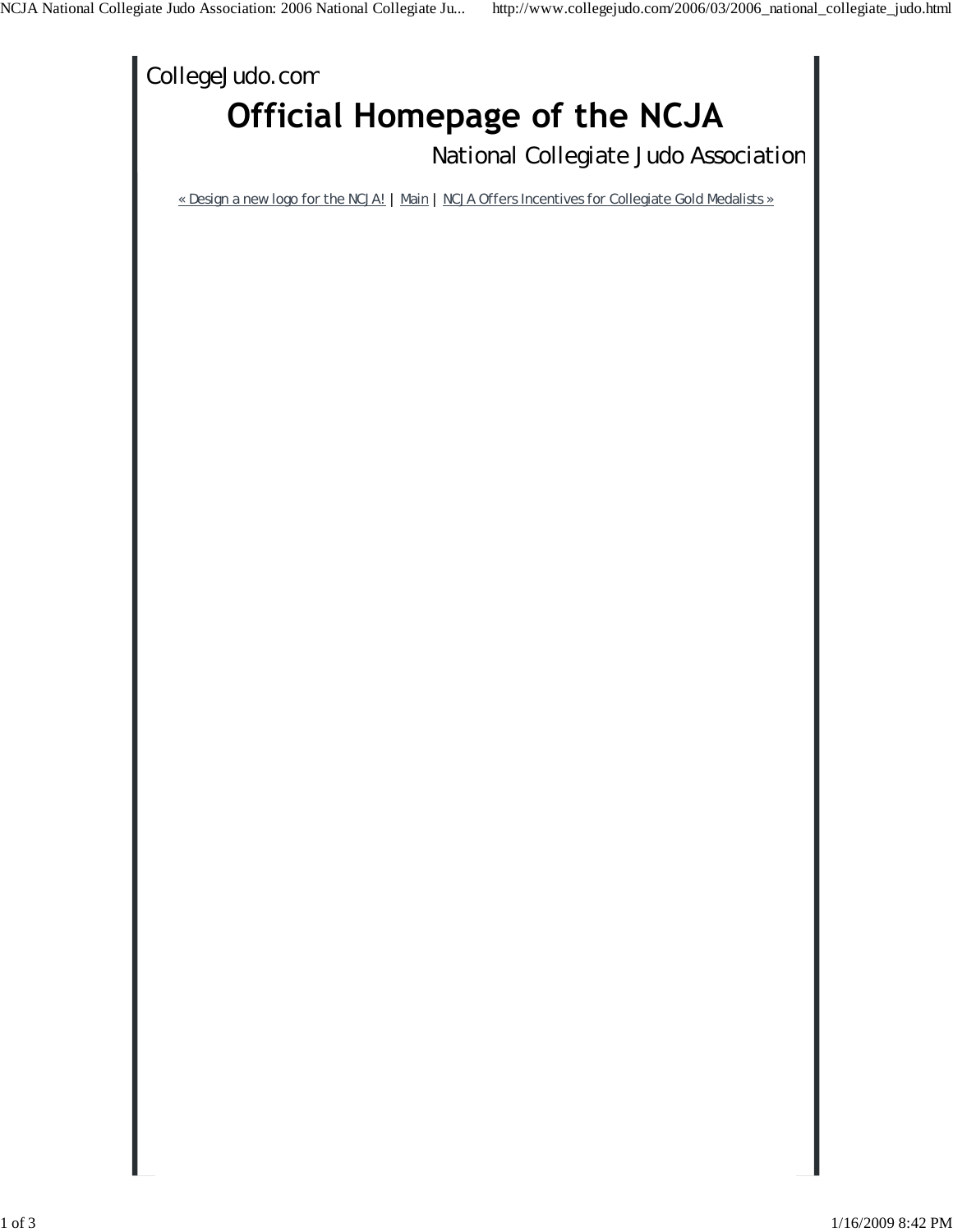# 2006 National Collegiate Judo Championships

# Complete Results

## **Team Champions Male**

1st San Jose State University 2nd West Point Military Academy 3rd Texas A&M 3rd Northern Arizona University

# **Team Champions Female**

1st San Jose State University 2nd West Point Military Academy 3rd Texas A&M 3rd Northern Arizona University

# **Most Outstanding Male**

Felipe Nova University of Colorado Colorado Springs

# **Most Outstanding Female**

Marti Malloy San Jose State University

# **Tom Lambert Most Inspirational Award**

Travis Stevens San Jose State University

## **Jeremy Glick Sportsmanship Award**

Nausikaa Davis Highline Community College

# **Collegiate Coach of the Year Award**

Yosh Uchida San Jose State University

# **Individual Results**

Women 48kg

- 1. Ann Shiraishi (Elk Grove, Calif./Sacramento City College)
- 2. Tabitha Lum (San Jose, Calif./San Jose State University)
- 3. Ashley Broussard (Erath, La./Univ. of Louisiana-Lafayette)
- 4. Safiyyan Shabazz (Atlanta, Ga./Atlanta Technical)

Women 52kg

- 1. Anna Palmer (Colorado Springs, Colo./University of Colorado Colorado Springs)
- 2. Jessica Elizalde (Scotia, N.Y./Schenectady College)
- 3. Whitney Lanfranco (College Station, Texas/Texas A&M)

Women 57kg

- 1. Marti Malloy (San Jose, Calif./San Jose State University)
- 2. Heather Swett (Medford, Mass./Salem State College)
- 3. Nausikaa Davis (Renton, Wash./Highline Community College)
- 4. Chi Fung Chan (Honolulu, Hawaii/University of Hawaii Honolulu)
- 5. Andrea Alexander (West Point, N.Y./ West Point)

Women 63kg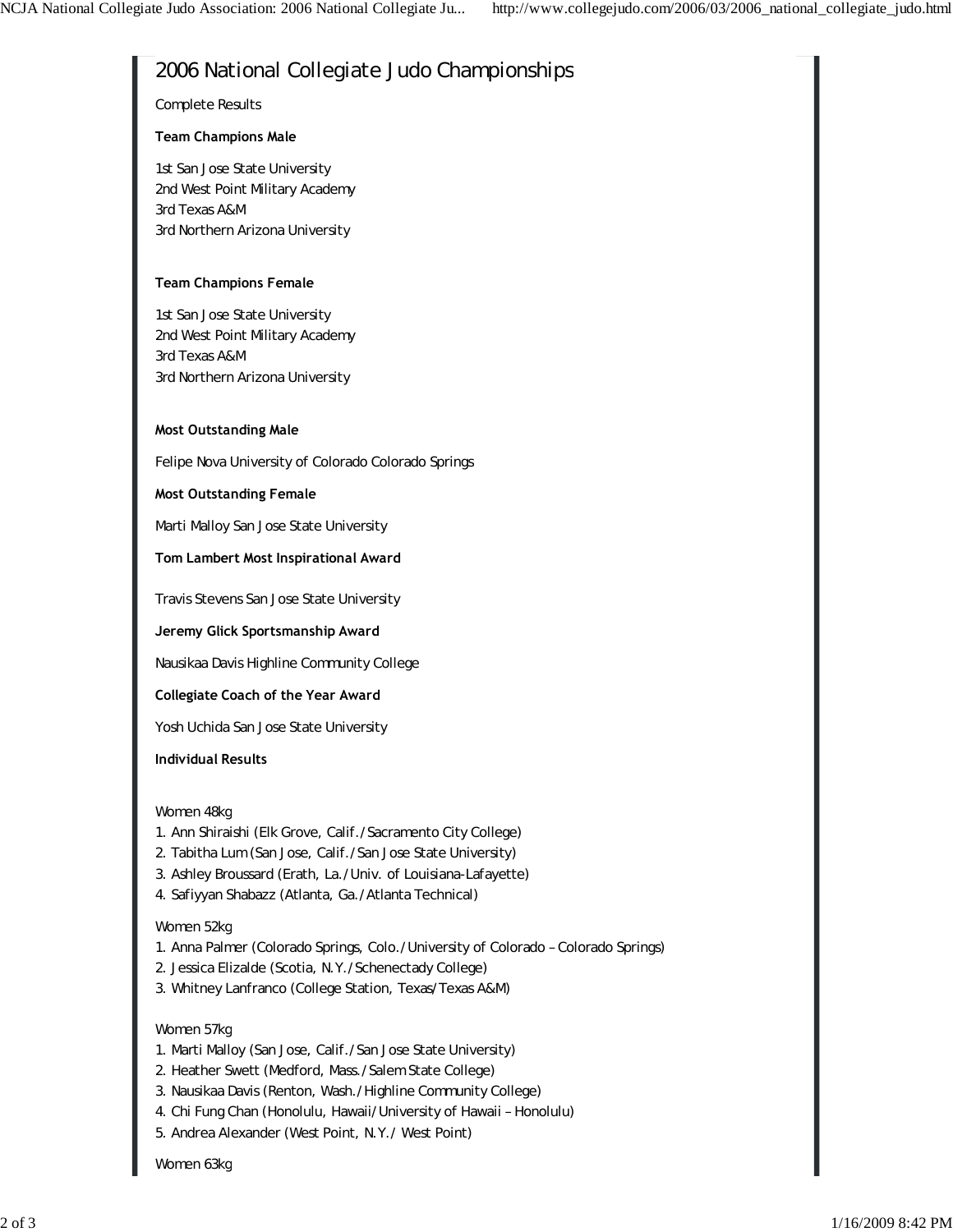×.

NCJA National Collegiate Judo Association: 2006 National Collegiate Ju... http://www.collegejudo.com/2006/03/2006\_national\_collegiate\_judo.html

**College**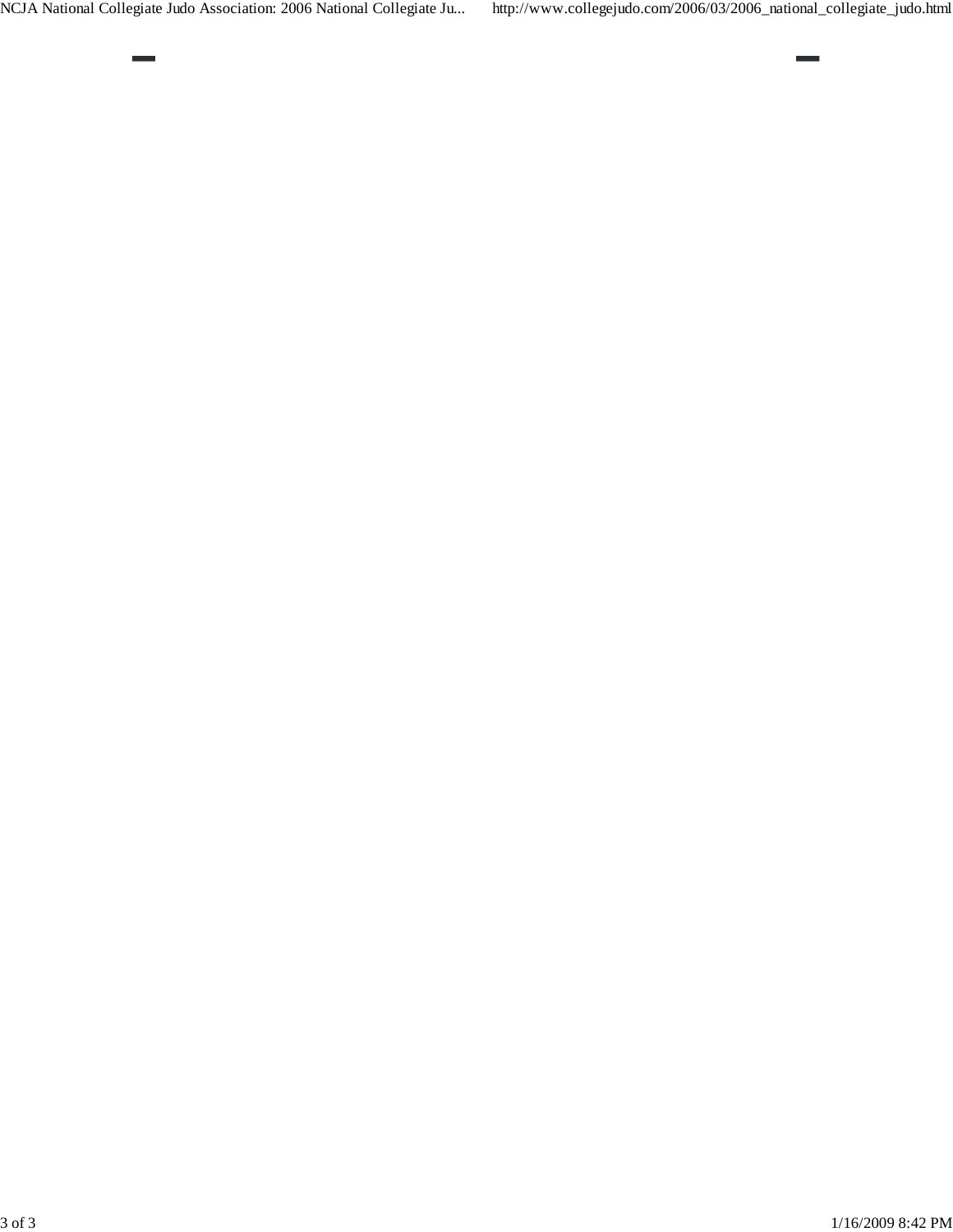

# **Member News**

#### **March 26, 2006**

#### **San Jose State Team Wins 11 Medals at Collegiate Nationals**

(Tinley Park, Ill.) – Athletes from San Jose State University dominated the Collegiate National Judo Championships Sunday in Tinley Park, Ill., winning 11 medals and the overall team title while **Yosh Uchida (San Jose, Calif.)**  received Coach of the Year honors

San Jose team members **Travis Stevens (San Jose, Calif./81kg)**, **Tomoyo Yoshinaga (San Jose, Calif./70kg)**, **Corinne Geier (San Jose, Calif./63kg)** and **Marti Malloy (San Jose, Calif./57kg)** each took home gold medals.

Second-ranked U.S. athlete Malloy scored waza-ari (half-point) early in her final match before throwing **Heather Swett (Medford, Mass./Salem State College)** for ippon (instant win) to claim her second consecutive collegiate title. Stevens also defended his 2005 title, defeating #5-ranked **Yuko Sin (Glenville, N.Y./SUNY Albany)** in the final.

Malloy was named Outstanding Female Player of the tournament while Stevens received the Tom Lambert Award for being the event's most inspirational player.

Athletes from the United States Military Academy at West Point placed second in the team competition, claiming four overall medals, including a gold won by **Michael Lee (West Point, N.Y./West Point/90kg)** over 2004 Champion **Atsushi Yoshinaga (Lombard, Calif./San Jose State University)**.

In the men's 73kg division, Eduardo Novoa (Colorado Springs, Colo./University of Colorado – Colorado Springs), a Chilean athlete training at the Olympic Training Center, defeated #7-ranked **Michael Eldred (Fruitland, Idaho/Boise State University)** to win gold.

Eduardo's brother **Felipe Novoa (Colorado Springs, Colo./University of Colorado – Colorado Springs)** defeated his OTC teammate **Joshua O'Neil (Racine, Wis./Pikes Peak Community College)** with a throw for ippon to win the 66kg division and the Outstanding Male Player Award.

**Djamaldin Aliev (Greenwood Village, Colo./Metro State College – Denver)**, a 2005 World Team member, won his first collegiate title, throwing Brent Carr (West Point, N.Y./West Point) for ippon in 14 seconds.

On the women's side, OTC athletes **Anna Palmer (Colorado Springs, Colo./University of Colorado – Colorado Springs/52kg)**, a 2004 Junior World Team member, won her first collegiate title while **Jane Lock (Colorado Springs, Colo./Pikes Peak Community College/70kg)** took a silver medal in her first collegiate event.

**Ann Shiraishi (Elk Grove, Calif./Sacramento City College)**, 2005 Nationals silver medalist, won her second collegiate title with a win over **Tabitha Lum (San Jose, Calif./San Jose State University)** at 48kg. **Nausikaa Davis (Renton, Wash./Highline Community College/57kg)** went 4-1 to win bronze in her division as well as the Jeremy Glick Sportsmanship Award.

Complete results are as follows:

#### *Women 48kg*

- 1. Ann Shiraishi (Elk Grove, Calif./Sacramento City College)
- 2. Tabitha Lum (San Jose, Calif./San Jose State University)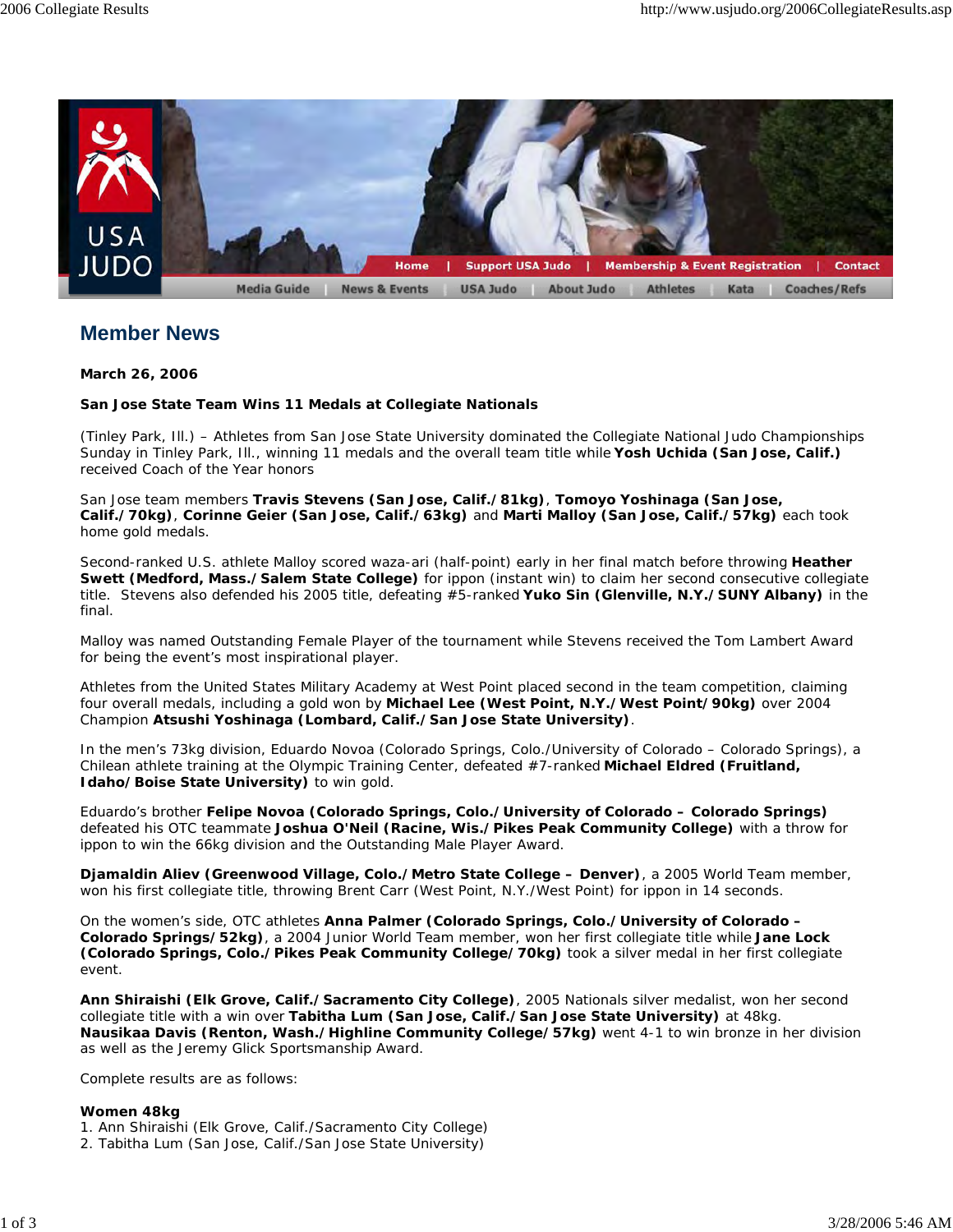- 3. Ashley Broussard (Erath, La./Univ. of Louisiana-Lafayette)
- 4. Safiyyan Shabazz (Atlanta, Ga./Atlanta Technical)

#### *Women 52kg*

- 1. Anna Palmer (Colorado Springs, Colo./University of Colorado Colorado Springs)
- 2. Jessica Elizalde (Scotia, N.Y./Schenectady College)
- 3. Whitney Lanfranco (College Station, Texas/Texas A&M)

#### *Women 57kg*

- 1. Marti Malloy (San Jose, Calif./San Jose State University)
- 2. Heather Swett (Medford, Mass./Salem State College)
- 3. Nausikaa Davis (Renton, Wash./Highline Community College)
- 4. Chi Fung Chan (Honolulu, Hawaii/University of Hawaii Honolulu)
- 5. Andrea Alexander (West Point, N.Y./ West Point)

#### *Women 63kg*

- 1. Corinne Geier (San Jose, Calif./San Jose State University)
- 2. Sara Knutson (West Point, N.Y./West Point)
- 3. Kelly O'Donnell (Flagstaff, Calif./Northern Arizona University)
- 4. Janine Nakao (Marina, Calif./University of California Davis)
- 5. Sarah Schultz (St. Cloud, Minn./St. Cloud State University)

#### *Women 70kg*

- 1. Tomoyo Yoshinaga (San Jose, Calif./San Jose State University)
- 2. Jane Lock (Colorado Springs, Colo./Pikes Peak Community College)
- 3. Cleo Grinberg (Tarrytown, N.Y./University of Albany)
- 4. Marissa Kobayashi (West Point, N.Y./West Point)
- 5. Samantha Bleier (Ames, Iowa/Iowa State University)

#### *Women 78kg*

- 1. Rhonda Morrell-Pruitt (Centerville, Ohio/University of Cincinnati)
- 2. Oronica Juarez (Fresno, Calif./California State Fresno)
- 3. Sara Drane (West Point, N.Y./West Point)

#### *Women +78 kg*

- 1. Leyen Zulueta (Dayton, Ohio/Miami Jacobs College)
- 2. Sara Parson (Springdale, Ark./Northwest Arkansas Community College)

#### *Men 60kg*

- 1. Joshua Peacott (Mililani, Hawaii/University of Hawaii Manoa)
- 2. Jared Higashi (San Jose, Calif./San Jose State University)
- 3. Scott Neuburger (Flagstaff, Ariz./Northern Arizona University)
- 4. Russell Hill (College Station, Texas/Texas A&M)
- 5. David Burris (West Point, N.Y./West Point)

#### *Men 66kg*

- 1. Felipe Novoa (Colorado Springs, Colo./University of Colorado Colorado Springs)
- 2. Joshua O'Neil (Racine, Wis./Pikes Peak Community College)
- 3. Sean Lang (San Jose, Calif./San Jose State University)
- 4. Vincent Bryan (Dickinson/College of Mainland)
- 5. Jeff Fong (The Woodlands, Texas/Montgomery College)

#### *Men 73kg*

- 1. Eduardo Novoa (Colorado Springs, Colo./University of Colorado Colorado Springs)
- 2. Michael Eldred (Fruitland, Idaho/Boise State University)
- 3. David Torres (San Jose, Calif./San Jose State University)
- 4. Steven Combs (Barlett, Tenn./University of Memphis)
- 5. Takeshi Young (San Jose, Calif./San Jose State University)

#### *Men 81kg*

- 1. Travis Stevens (San Jose, Calif./San Jose State University)
- 2. Yuko Sin (Glenville, N.Y./SUNY Albany)
- 3. Andrew Hung (San Jose, Calif./San Jose State University)
- 4. Iavov Kostadinov (Boulder, Colo./University of Colorado)
- 5. Ross Macbaisey (Atlanta, Ga./Emory University)

#### *Men 90kg*